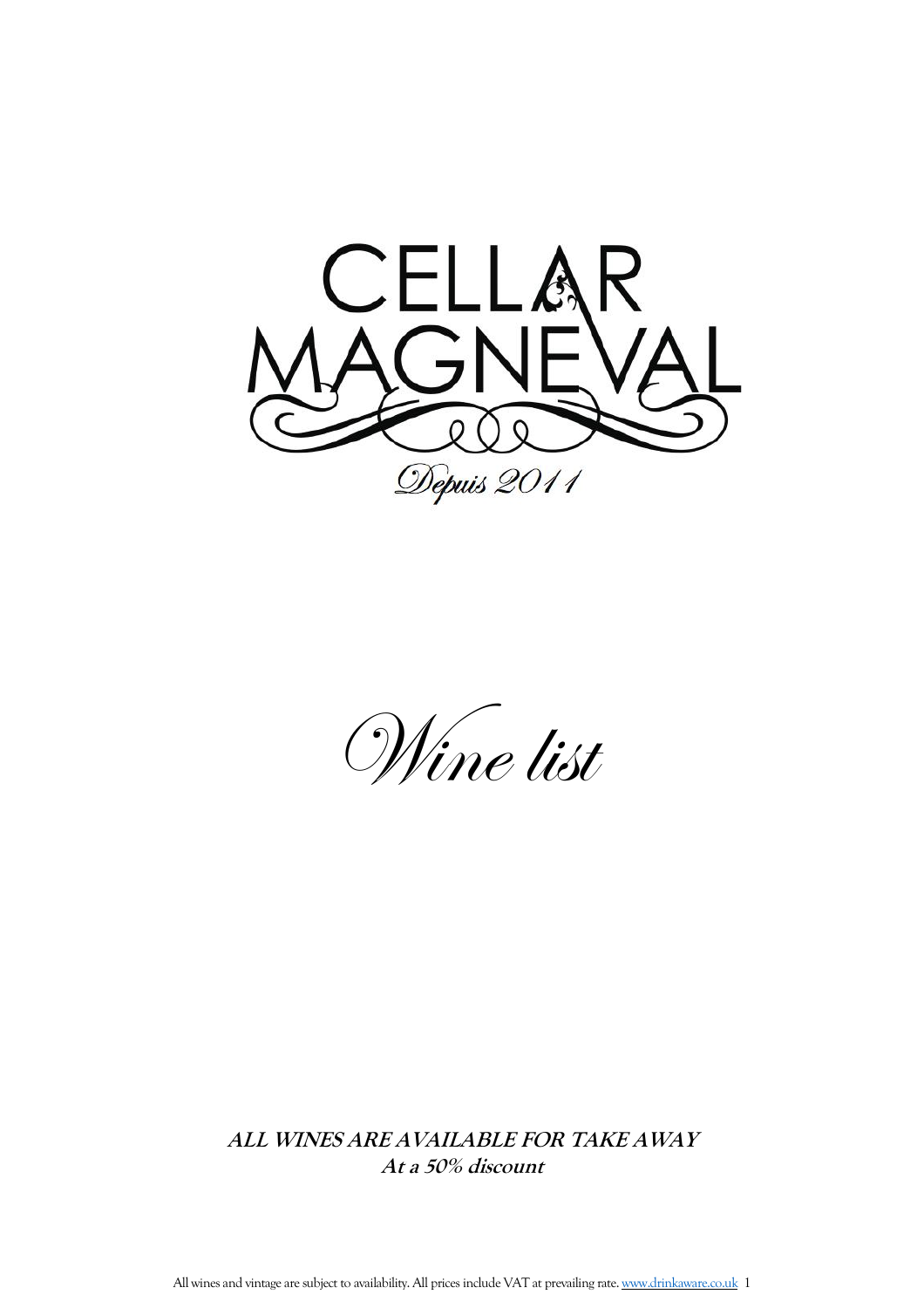# **Our Selection by the Glass and Carafe**

| <b>BUBBLES</b>                                                                                                                             | Vintage   | 125ml       |        |         |
|--------------------------------------------------------------------------------------------------------------------------------------------|-----------|-------------|--------|---------|
| Crémant de Loire Rosé Langlois-Chateau<br>Loire France                                                                                     | NV        | £8.50       |        |         |
| Champagne Ayala Brut Majeur<br>Aÿ France                                                                                                   | <b>NV</b> | £12.00      |        | Carafes |
| <b>WHITE</b>                                                                                                                               |           | 125ml       | 175ml  | 375ml   |
| 'Picpoul de Pinet'<br>Château de la Mirande Coteaux du Languedoc                                                                           | 2019      | £6          | £7     | £14     |
| 'Pinot Blanc' Reserve<br>Vignoble Andre Scherer Alsace France                                                                              | 2019      | £7          | £ 8    | £16     |
| Toques et Clochers Haute Vallée 'Oak Chardonnay'<br>Limoux Languedoc (Vegetarian)                                                          | 2018      | £8.50       | £9.50  | £19     |
| Clos Henri Le Petit Clos 'Sauvignon Blanc' Organic<br>Henri Bourgeois Marlborough New Zealand (Vegan)                                      | 2018      | £9.50       | £10.50 | £21     |
| Chapel Down 'Bacchus Reserve'<br>Tenterden Kent England                                                                                    | 2017      | £ 8         | £9     | £17.50  |
| <b>ROSÉ</b>                                                                                                                                |           |             |        |         |
| AIX Rosé 'Syrah/Grenache'<br>Coteaux d'Aix-en-Provence France                                                                              | 2019/20   | $\pounds 8$ | £9     | £18     |
| <b>RED</b>                                                                                                                                 |           |             |        |         |
| Château Tour des Gendres Vignes d'Albert Organic<br>'Cab Sauv/Merlot/Malbec/Fer/Périgord/Abouriou'<br>Luc de Conti Bergerac France (Vegan) | 2019      | £8.50       | £9.50  | £19     |
| Domaine Peiriere Réserve 'Pinot Noir'<br>Pays d'Oc France (Vegan)                                                                          | 2018      | £ $5.50$    | £6.50  | £13     |
| 'Montepulciano' d'Abruzzo Era Organic<br>Abruzzo Italy (Vegan)                                                                             | 2018      | £6          | £7     | £14     |
| Fin del Mundo 'Malbec'<br>Neuquen Patagonia Argentina (Vegan)                                                                              | 2018      | £7          | £ 8    | £16     |
| Hochar Père et Fils 'Cinsault/Grenache/Cab Sauv'<br>Château Musar Bekaa Valley (Vegan)                                                     | 2017      | £11.25      | £12.25 | £ 24.50 |
| <b>SWEET WINE &amp; PORT</b>                                                                                                               |           | 100ml       |        |         |
| Tokaj-Hetszolo Late Harvest Organic<br>Tokaj Hungary (50cl)                                                                                | 2016      | £9          |        |         |
| <b>Fonseca Late Bottled Vintage</b><br>Portugal (75cl)                                                                                     | 2015      | £6.50       |        |         |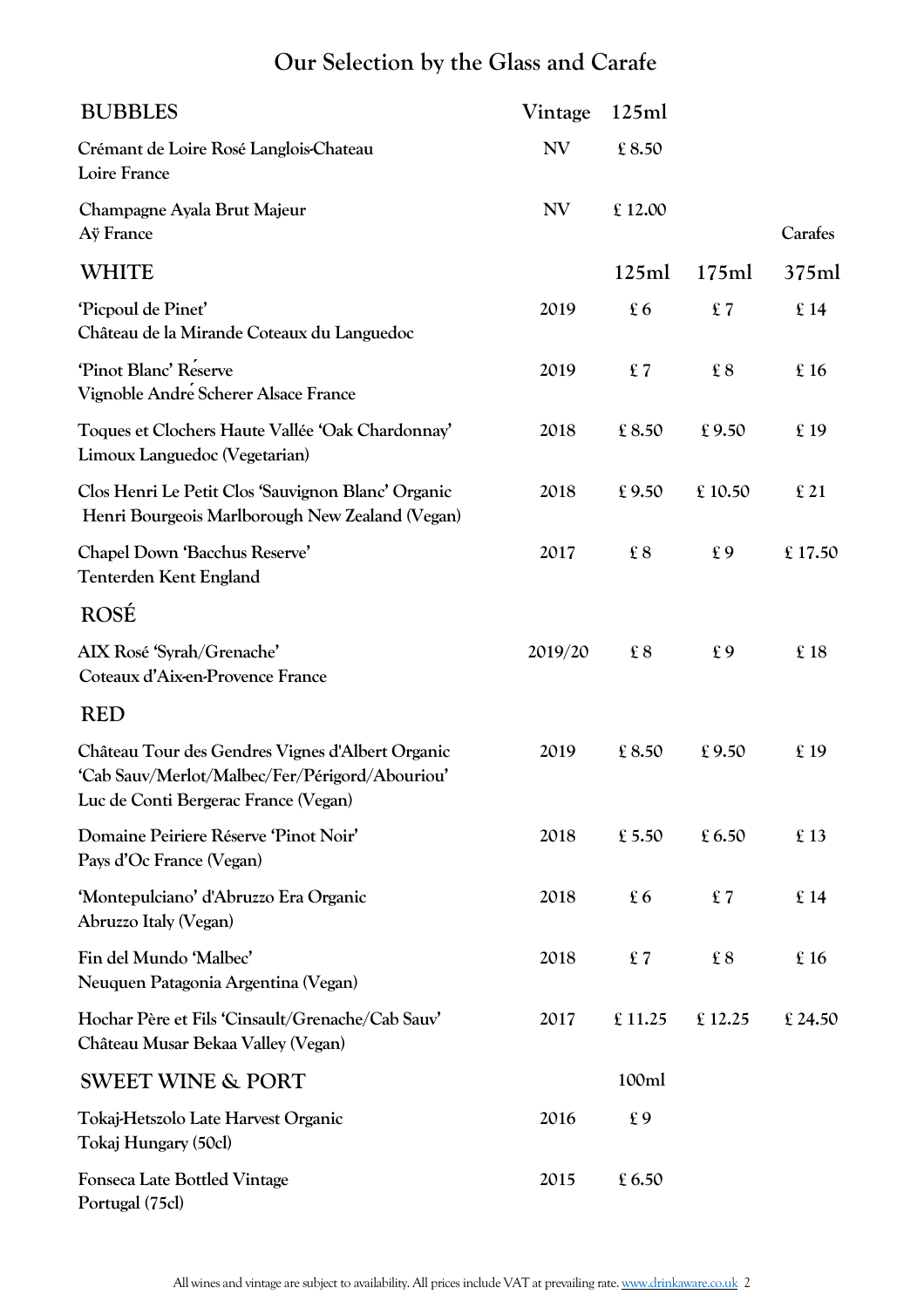| Champagne & Sparkling                                                                | Vintage   | <b>Bottle</b> |
|--------------------------------------------------------------------------------------|-----------|---------------|
| Crémant de Loire Brut<br>Langlois-Chateau Loire France                               | <b>NV</b> | £39           |
| Crémant de Loire Brut Rosé<br>Langlois-Chateau Loire France                          | <b>NV</b> | £41           |
| Chapel Down 'Three Graces' Brut<br>Tenterden Kent England                            | 2016      | £50           |
| Ayala Brut Majeur<br>Aÿ Champagne France                                             | <b>NV</b> | £59           |
| Bollinger Rosé Brut<br>Aÿ Champagne France                                           | <b>NV</b> | £89           |
| <b>White Wine</b>                                                                    | Vintage   | Bottle        |
| Domaine La Salette Blanc Sec<br>Colombard/Gros Manseng/Ugni Blanc'<br>Gascony France | 2020      | £24           |
| Tule Bianco 'Catarratto' IGP Organic<br>Terre Siciliane Italy (Vegan)                | 2019      | £ 22          |
| 'Picpoul de Pinet'<br>Château de la Mirande Coteaux du Languedoc France              | 2019      | £28           |
| 'Sauvignon Gris'<br>Bernard Maillard Loire France(Vegan)                             | 2019      | £ 28          |
| Pinot Blanc Reserve<br>Vignoble Andre Scherer Alsace France                          | 2019      | £ 32          |
| Cora Loxarel Mitjans 'Muscat/Xarel.lo' Biodynamic<br>Penedès Spain (Vegan)           | 2019      | £34           |
| Fortuna Droppelo 'Sangiovese/Sauvignon Blanc'<br>Maremma DOC Toscana Italy           | 2019      | £36           |

## **ALL WINES ARE AVAILABLE TAKE AWAY At 50% discount**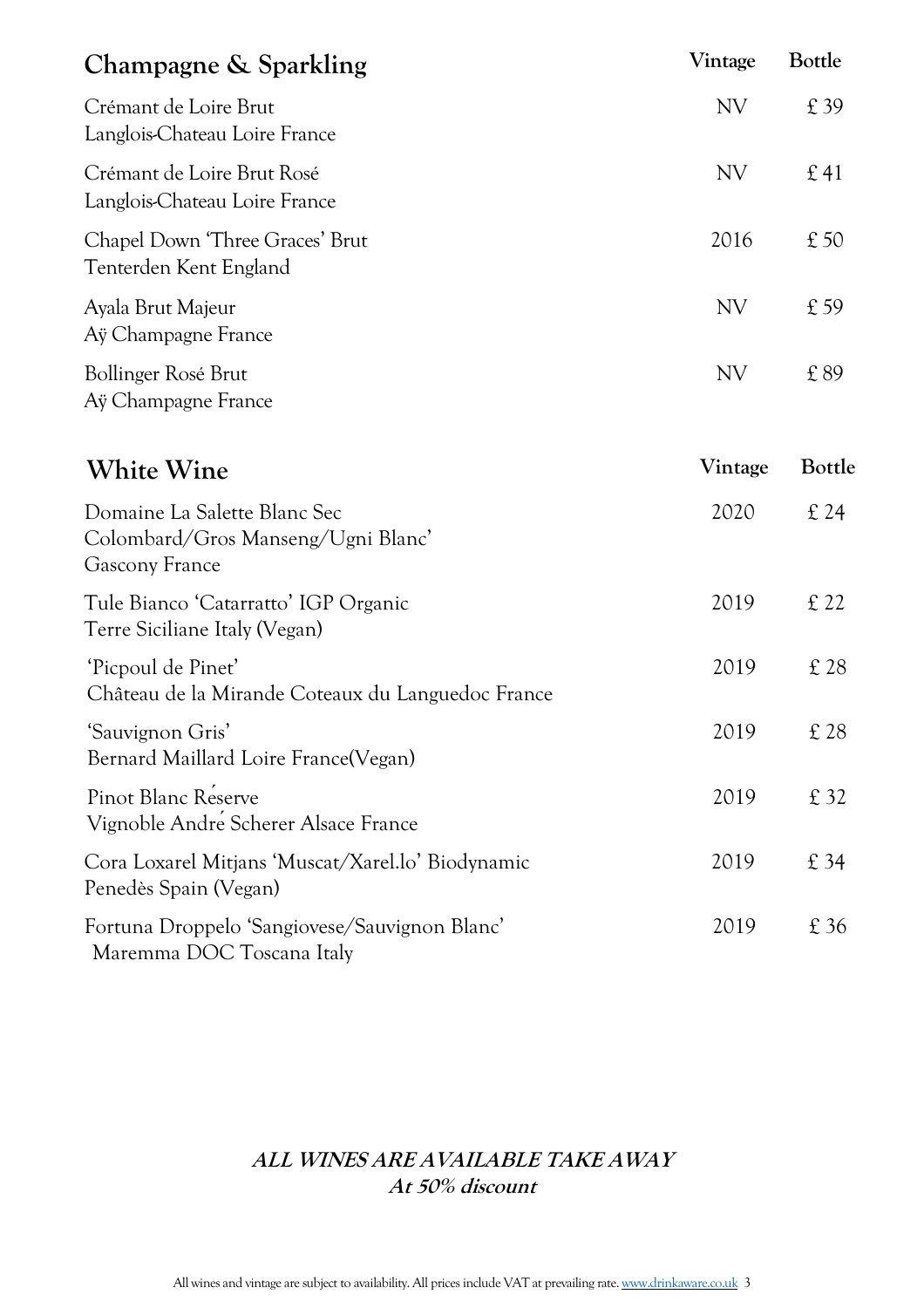| <b>White Wine Continues</b>                                                                           | Vintage | Bottle        |
|-------------------------------------------------------------------------------------------------------|---------|---------------|
| Côtes du Rhône blanc Les Abeilles 'Clairette/Roussanne'<br>Jean-Luc Colombo Rhône France (Vegan)      | 2018    | £27           |
| Saumur 'Chenin Blanc'<br>Domaine Langlois-Chateau Loire France                                        | 2018    | £ 32          |
| 'Gewürztraminer'<br>Domaine Gocker Alsace France                                                      | 2018    | £36           |
| Toques et Clochers Haute Vallée 'Oak Chardonnay'<br>Limoux Languedoc France(Vegetarian)               | 2018    | £38           |
| Clos Henri Le Petit Clos 'Sauvignon Blanc' Organic<br>Henri Bourgeois Marlborough New Zealand (Vegan) | 2018    | £41           |
| Mar de Envero Troupe 'Albariño'<br>Rias Baixas Galicia Spain                                          | 2018    | £44           |
| Chablis 'Chardonnay'<br>Domaine Gérard Tremblay Burgundy France                                       | 2018    | £48           |
| Sancerre 'Cuvée Silex'<br>Château de Fontaine-Audon Loire France                                      | 2018    | £48           |
| Saint-Veran Madame Noly 'Oak chardonnay'<br>Domaine de la Chapelle Burgundy France (Vegan)            | 2018    | £55           |
| Chapel Down 'Bacchus Reserve'<br>Tenterden Kent England                                               | 2017    | £35           |
| <b>Exceptional White Wines</b>                                                                        | Vintage | <b>Bottle</b> |
| Condrieu Invitare 'Viognier' Biodynamic<br>M. Chapoutier Northern Rhône France (Vegan)                | 2017    | £85           |
| Hermitage Chante-Alouette 'Marsanne' Biodynamic<br>M. Chapoutier Northern Rhône France (Vegan)        | 2017    | £108          |

#### **ALL WINES ARE AVAILABLE TAKE AWAY At 50% discount**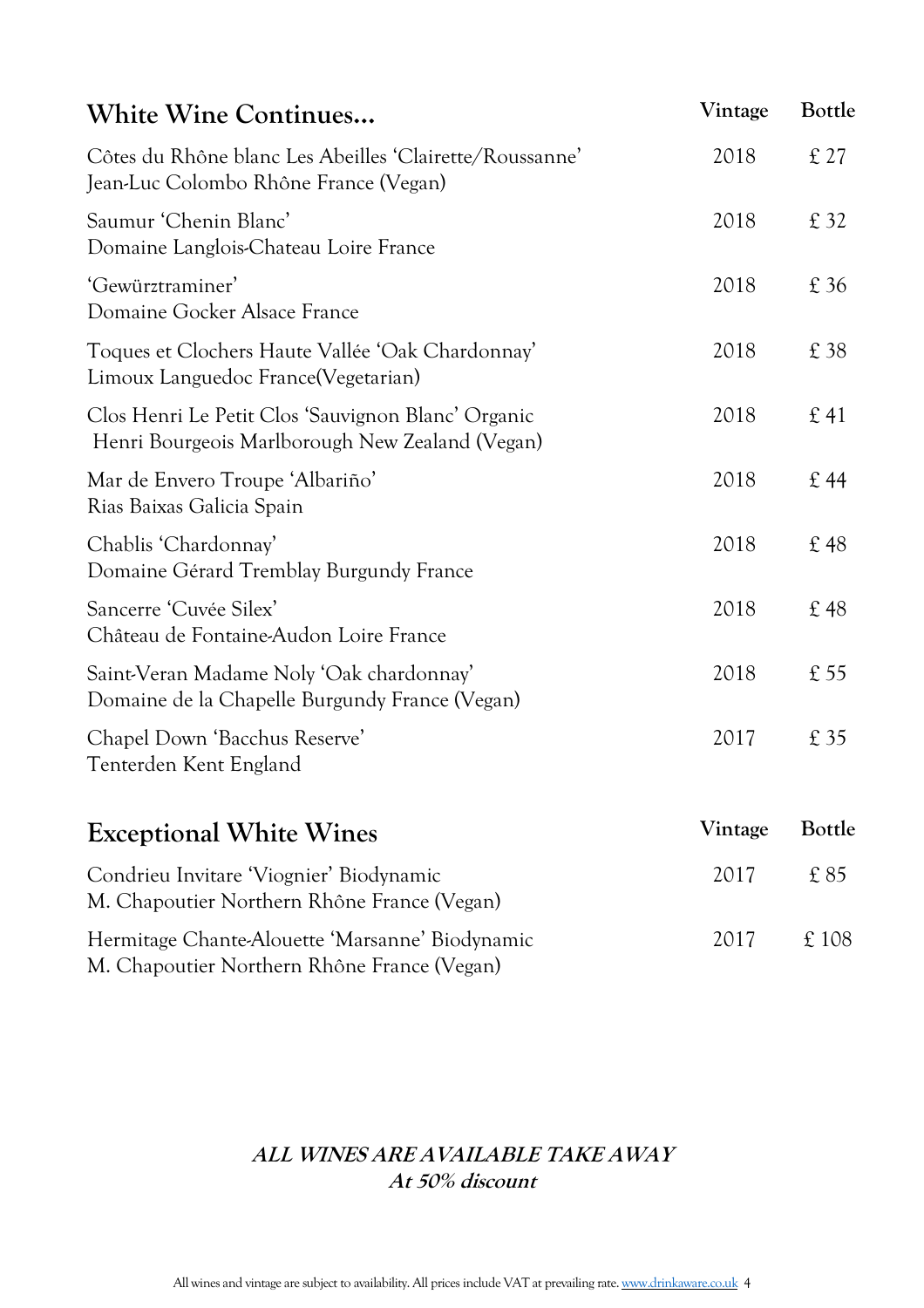| Rosé Wine                                                                                                                                            | Vintage | Bottle |
|------------------------------------------------------------------------------------------------------------------------------------------------------|---------|--------|
| AIX Rosé 'Syrah/Grenache'<br>Maison Saint Aix Coteaux d'Aix-en-Provence France                                                                       | 2019/20 | £36    |
| Reserve de Gassac Rose 'Grenache/Syrah/Carignan' Organic<br>Domaine de Gassac Pays de l'Herault France (Vegan)                                       | 2019    | £27    |
| Cellier Saint Sidoine Rosé 'Carignan/Cinsault/Mourvèdre/Syrah'<br>Provence France                                                                    | 2019    | £ 33   |
| <b>Red Wine</b>                                                                                                                                      | Vintage | Bottle |
| Les Petits Cléments 'Merlot/Duras'<br>Côtes du Tarn Sud-Ouest (Vegan)                                                                                | 2019    | £22    |
| Metic 'Camenere'<br>Valle de Colchagua Chile (Vegan)                                                                                                 | 2019    | £24    |
| Athanasiou Thronos 'Agiorgitiko' Organic<br>Nemea PDO Greece (Vegan)                                                                                 | 2019    | £34    |
| Château Tour des Gendres Vignes d'Albert Organic<br>'Cabernet Sauvignon/Merlot/Malbec/Fer/Périgord/Abouriou'<br>Luc de Conti Bergerac France (Vegan) | 2019    | £38    |
| Saumur Champigny 'Cabernet Franc' Biodynamic<br>Domaine des Roche Neuves Thierry Germain Loire France (Vegan)                                        | 2019    | £46    |
| Domaine Peiriere Réserve 'Pinot Noir'<br>Pays d'Oc France (Vegan)                                                                                    | 2018    | £26    |
| 'Montepulciano' d'Abruzzo Era Organic<br>Abruzzo Italy (Vegan)                                                                                       | 2018    | £28    |
| Le Gouleyant 'Malbec'<br>Georges Vigouroux AC Cahors France                                                                                          | 2018    | £31    |
| Fin del Mundo 'Malbec'<br>Neuquen Patagonia Argentina (Vegan)                                                                                        | 2018    | £ 32   |
| Ego Bodegas Goru 'Monastrell' Organic<br>Jumilla Spain (Vegan)                                                                                       | 2018    | £ 33   |
| Alice Vieira de Sousa Reserve 'Touriga National/Touriga Franca'<br>Douro Portugal (Vegan)                                                            | 2018/19 | £34    |
| Laztana Crianza Rioja 'Tempranillo'<br>Bodegas Olarra Spain (Vegan)                                                                                  | 2017/18 | £25    |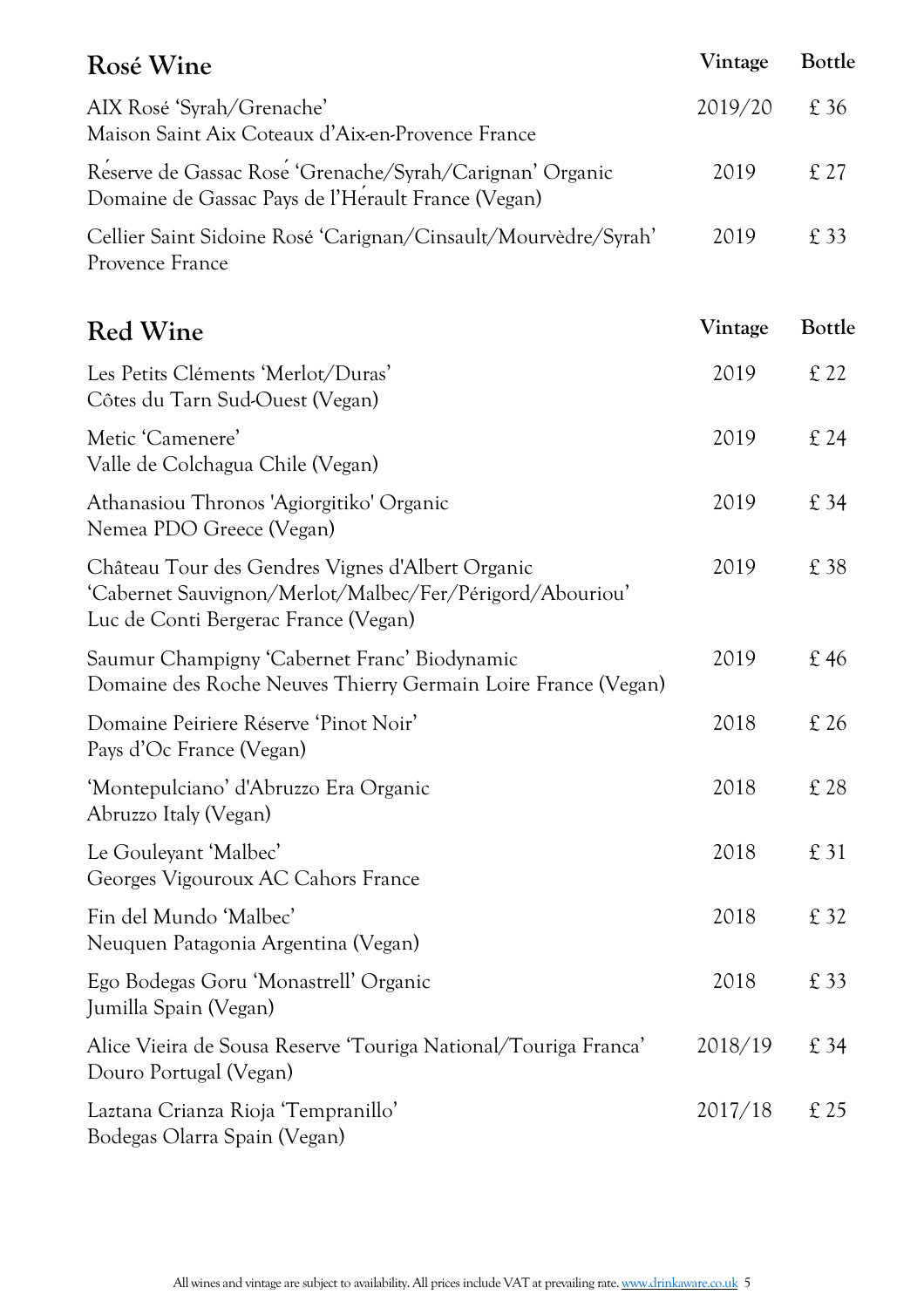| <b>Red Wine Continues</b>                                                                                                 | Vintage               | Bottle |
|---------------------------------------------------------------------------------------------------------------------------|-----------------------|--------|
| Le Bourgogne 'Pinot Noir'<br>Chanson South Burgundy France                                                                | 2018                  | £40    |
| Crozes Hermitages Les Pierrelles 'Syrah'<br>Domaine Albert Belle Northern Rhône France (Vegan)                            | 2018                  | £55    |
| Caves de Saint Mont Les Trois Fontaines<br>'Cabernet Sauvignon/Merlot/Tannat'<br>Cotes de Gascogne Rouge Plaimont (Vegan) | 2017                  | £26    |
| Rosso Piceno Superiore 'Montepulciano/ Sangiovese' Organic<br>Tenuta de Angelis Manche Italy (Vegan)                      | 2017                  | £30    |
| Hochar Père et Fils 'Cinsault/Grenache/Cabernet Sauvignon'<br>Château Musar Bekaa Valley (Vegan)                          | 2017                  | £49    |
| Château Maine Martin Vieilles Vignes 'Cabernet Sauvignon/Merlot'<br>Bordeaux Supérieur France (Vegan)                     | 2016                  | £ 32   |
| Mathilde 'Syrah/Grenache' Organic<br>Clos Saint-Michel Côtes-du-Rhône (Vegan)                                             | 2016                  | £34    |
| Madiran Constance 'Tannat/Cabernet/Pinenc'<br>Domaine Barthoumieu South West France (Vegan)                               | 2016                  | £36    |
| Château Talaise 'Merlot/Cabernet Sauvignon'<br>Bordeaux AOC France                                                        | 2015<br><b>MAGNUM</b> | £64    |
| Lacrimus Rioja DOC 'Tempranillo'<br>Bodegas Sendero Royal Spain                                                           | 2014<br><b>MAGNUM</b> | £ 61   |

## **ALL WINES ARE AVAILABLE TAKE AWAY At 50% discount**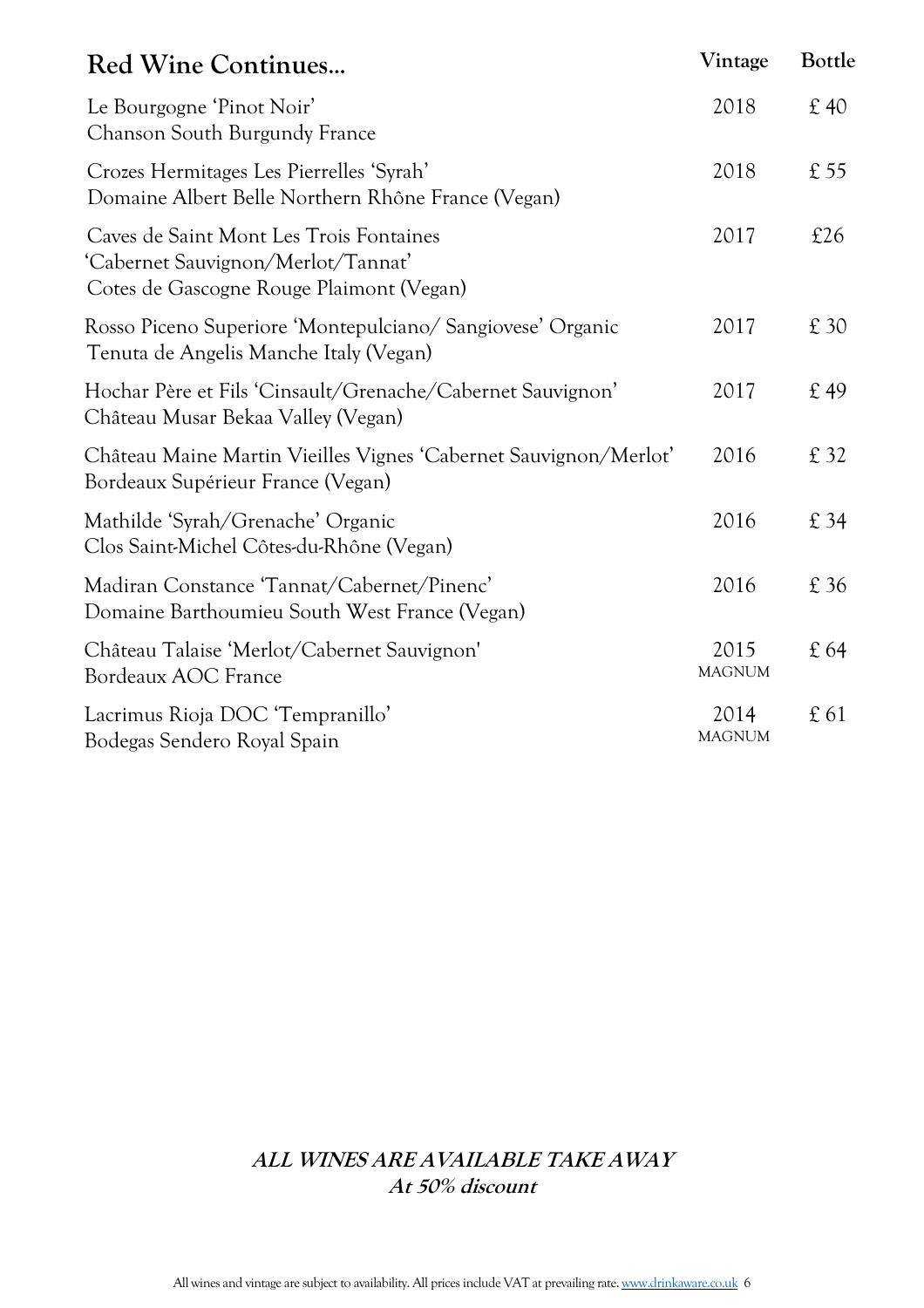| <b>Exceptional Red Wines</b>                                                                                                                             | Vintage   | Bottle |
|----------------------------------------------------------------------------------------------------------------------------------------------------------|-----------|--------|
| Château Larrivet Haut-Brion Cru Exceptionnel des Graves<br>'Cabernet Sauvignon/Merlot/Cabernet Franc'<br>Pessac-Léognan Bordeaux (Vegan)                 | 2016      | £ 120  |
| Barbaresco Froi DOCG 'Nebbiolo' Organic<br>Massimo Rivetti Piemonte Italy (Vegan)                                                                        | 2015      | £88    |
| Amarone della Valpolicella Classico 'Corvina/Corvinone/Rondinella'<br>Damoli Bruno Veneto Italy (Vegan)                                                  | 2013      | £103   |
| Pernand-Vergelesse 1er Cru Les Vergelesses 'Pinot Noir'<br>Domaine Chanson Côte d'Or Burgundy (Vegan)                                                    | 2013/15   | £89    |
| Barolo Bricco Rocca DOCG 'Nebbiolo'<br>Cascina Ballarin Piemonte Italy (Vegan)                                                                           | 2012      | £ 122  |
| Château Cantenac-Brown<br>'Cabernet Sauvignon/Merlot/Cabernet Franc'<br>3 <sup>ème</sup> Grand Cru Classé Margaux Bordeaux France (Vegan)                | 2011      | £ 120  |
| La Rioja Alta S.A Gran Reserva 904 'Tempranillo'<br>Rioja Spain (Vegan)                                                                                  | 2007      | £160   |
| Château des Annereaux l'Ane Mort 'Cabernet Sauvignon/Merlot'<br>Lalande de Pomerol Bordeaux Supérieur France (Vegan)                                     | 2004      | £39    |
| Château Croizet Bages 'Cabernet Sauvignon/Merlot/Cabernet Franc'<br>5 <sup>ème</sup> Grand Cru Classé Pauillac Bordeaux (Vegan)                          | 2000      | £94    |
| Château de Chambrun 'Merlot/Cabernet Sauvignon'<br>Lalande-de-Pomerol Bordeaux Supérieur (Vegan)                                                         | 2000      | £110   |
| Sarget de Gruaud Larose<br>'Cabernet Sauvignon/Merlot/Cabernet Franc/Petit Verdot /Malbec'<br>2 <sup>ème</sup> Vin de Gruaud Larose Saint Julien (Vegan) | 2000      | £125   |
| <b>Sweet Wine &amp; Port</b>                                                                                                                             | Vintage   | Bottle |
| Château Simon Sauternes<br>Bordeaux France (37.5cl)                                                                                                      | 2015      | £30    |
| Tokaj-Hetszolo Late Harvest Organic<br>Hungary (50cl)                                                                                                    | 2015      | £45    |
| Viera Sausa White Port<br>Portugal (75cl)                                                                                                                | <b>NV</b> | £42    |
| Fonseca Late Bottled Vintage<br>Portugal (75cl)                                                                                                          | 2015      | £35    |